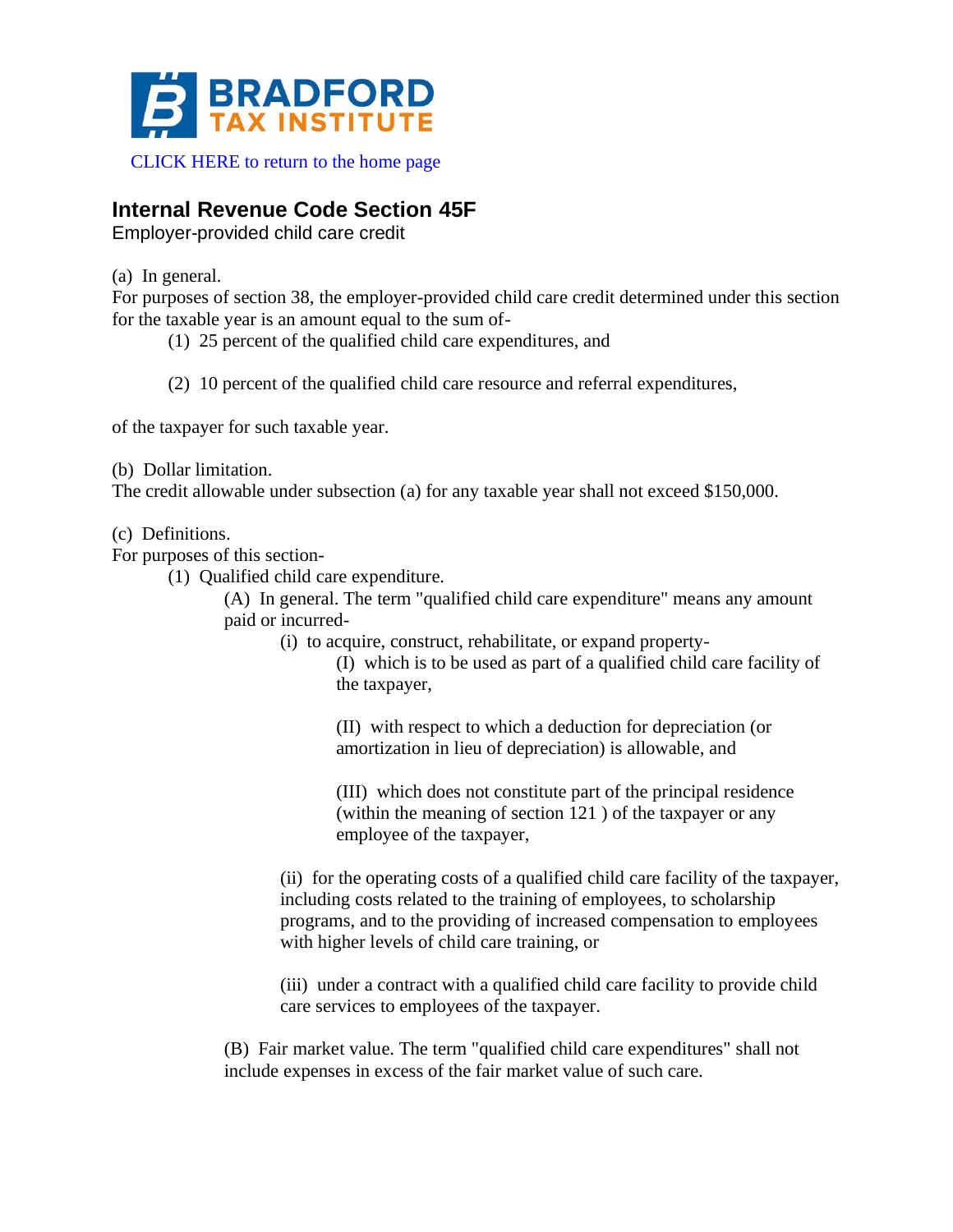- (2) Qualified child care facility.
	- (A) In general. The term "qualified child care facility" means a facility-
		- (i) the principal use of which is to provide child care assistance, and

(ii) which meets the requirements of all applicable laws and regulations of the State or local government in which it is located, including the licensing of the facility as a child care facility.

Clause (i) shall not apply to a facility which is the principal residence (within the meaning of section 121) of the operator of the facility.

(B) Special rules with respect to a taxpayer. A facility shall not be treated as a qualified child care facility with respect to a taxpayer unless-

(i) enrollment in the facility is open to employees of the taxpayer during the taxable year,

(ii) if the facility is the principal trade or business of the taxpayer, at least 30 percent of the enrollees of such facility are dependents of employees of the taxpayer, and

(iii) the use of such facility (or the eligibility to use such facility) does not discriminate in favor of employees of the taxpayer who are highly compensated employees (within the meaning of section 414(q)).

(3) Qualified child care resource and referral expenditure.

(A) In general. The term "qualified child care resource and referral expenditure" means any amount paid or incurred under a contract to provide child care resource and referral services to an employee of the taxpayer.

(B) Nondiscrimination. The services shall not be treated as qualified unless the provision of such services (or the eligibility to use such services) does not discriminate in favor of employees of the taxpayer who are highly compensated employees (within the meaning of section 414(q)).

## (d) Recapture of acquisition and construction credit.

(1) In general.

If, as of the close of any taxable year, there is a recapture event with respect to any qualified child care facility of the taxpayer, then the tax of the taxpayer under this chapter for such taxable year shall be increased by an amount equal to the product of-

(A) the applicable recapture percentage, and

(B) the aggregate decrease in the credits allowed under section 38 for all prior taxable years which would have resulted if the qualified child care expenditures of the taxpayer described in subsection  $(c)(1)(A)$  with respect to such facility had been zero.

(2) Applicable recapture percentage.

(A) In general. For purposes of this subsection, the applicable recapture percentage shall be determined from the following table: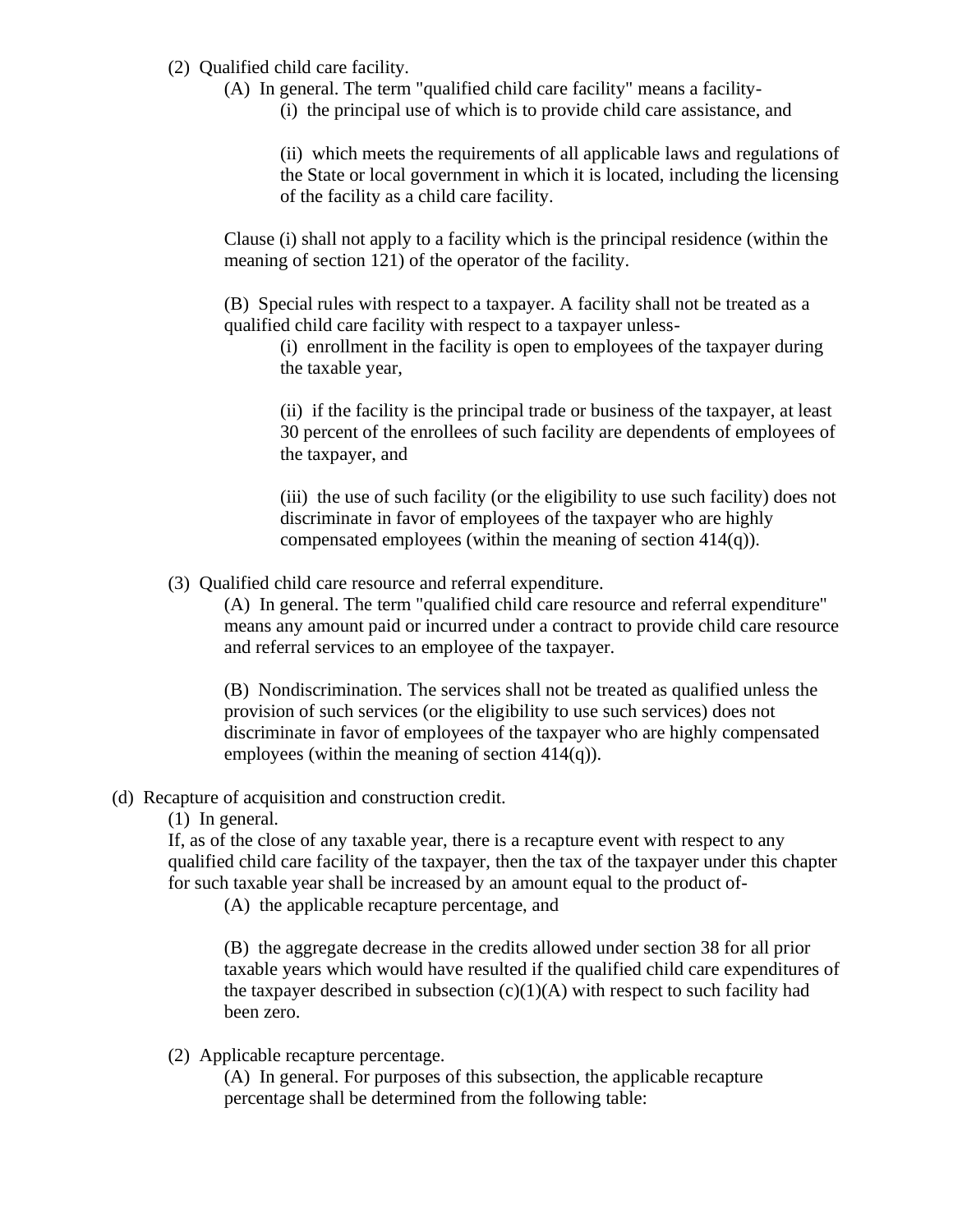| If the recapture event occurs in: | The applicable recapture percentage is: |
|-----------------------------------|-----------------------------------------|
| Years $1-3$                       | 100                                     |
| Year 4                            | 85                                      |
| Year 5                            | 70                                      |
| Year 6                            | 55                                      |
| Year 7                            | 40                                      |
| Year 8                            | 25                                      |
| Years 9 and 10                    | 10                                      |
| Years 11 and thereafter           |                                         |

(B) Years. For purposes of subparagraph (A), year 1 shall begin on the first day of the taxable year in which the qualified child care facility is placed in service by the taxpayer.

- (3) Recapture event defined.
- For purposes of this subsection, the term "recapture event" means-

(A) Cessation of operation. The cessation of the operation of the facility as a qualified child care facility.

(B) Change in ownership.

(i) In general. Except as provided in clause (ii), the disposition of a taxpayer's interest in a qualified child care facility with respect to which the credit described in subsection (a) was allowable.

(ii) Agreement to assume recapture liability. Clause (i) shall not apply if the person acquiring such interest in the facility agrees in writing to assume the recapture liability of the person disposing of such interest in effect immediately before such disposition. In the event of such an assumption, the person acquiring the interest in the facility shall be treated as the taxpayer for purposes of assessing any recapture liability (computed as if there had been no change in ownership).

(4) Special rules.

(A) Tax benefit rule. The tax for the taxable year shall be increased under paragraph (1) only with respect to credits allowed by reason of this section which were used to reduce tax liability. In the case of credits not so used to reduce tax liability, the carryforwards and carrybacks under section 39 shall be appropriately adjusted.

(B) No credits against tax. Any increase in tax under this subsection shall not be treated as a tax imposed by this chapter for purposes of determining the amount of any credit under this chapter or for purposes of section 55 .

(C) No recapture by reason of casualty loss. The increase in tax under this subsection shall not apply to a cessation of operation of the facility as a qualified child care facility by reason of a casualty loss to the extent such loss is restored by reconstruction or replacement within a reasonable period established by the Secretary.

## (e) Special rules.

For purposes of this section-